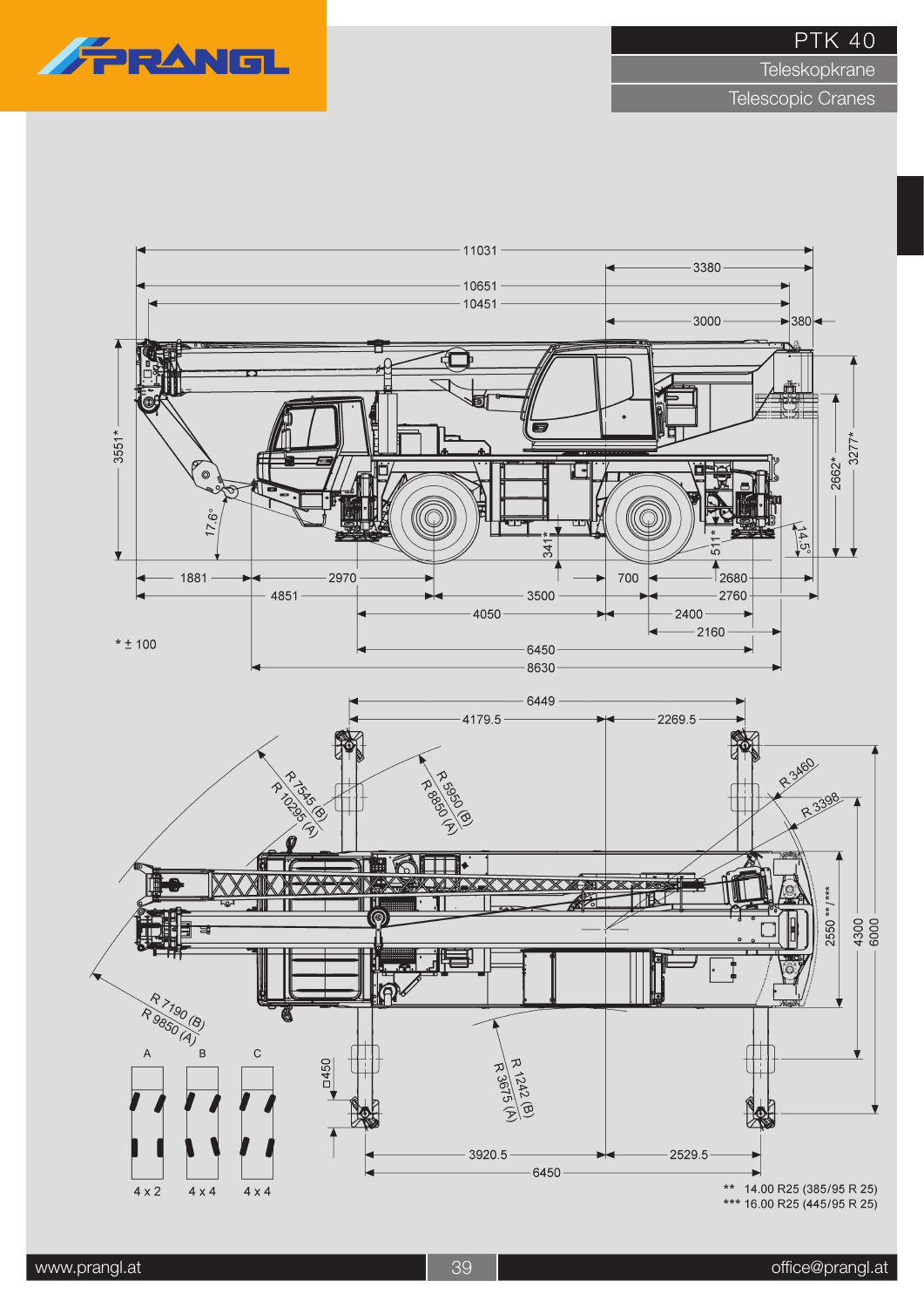**Teleskopkrane** 



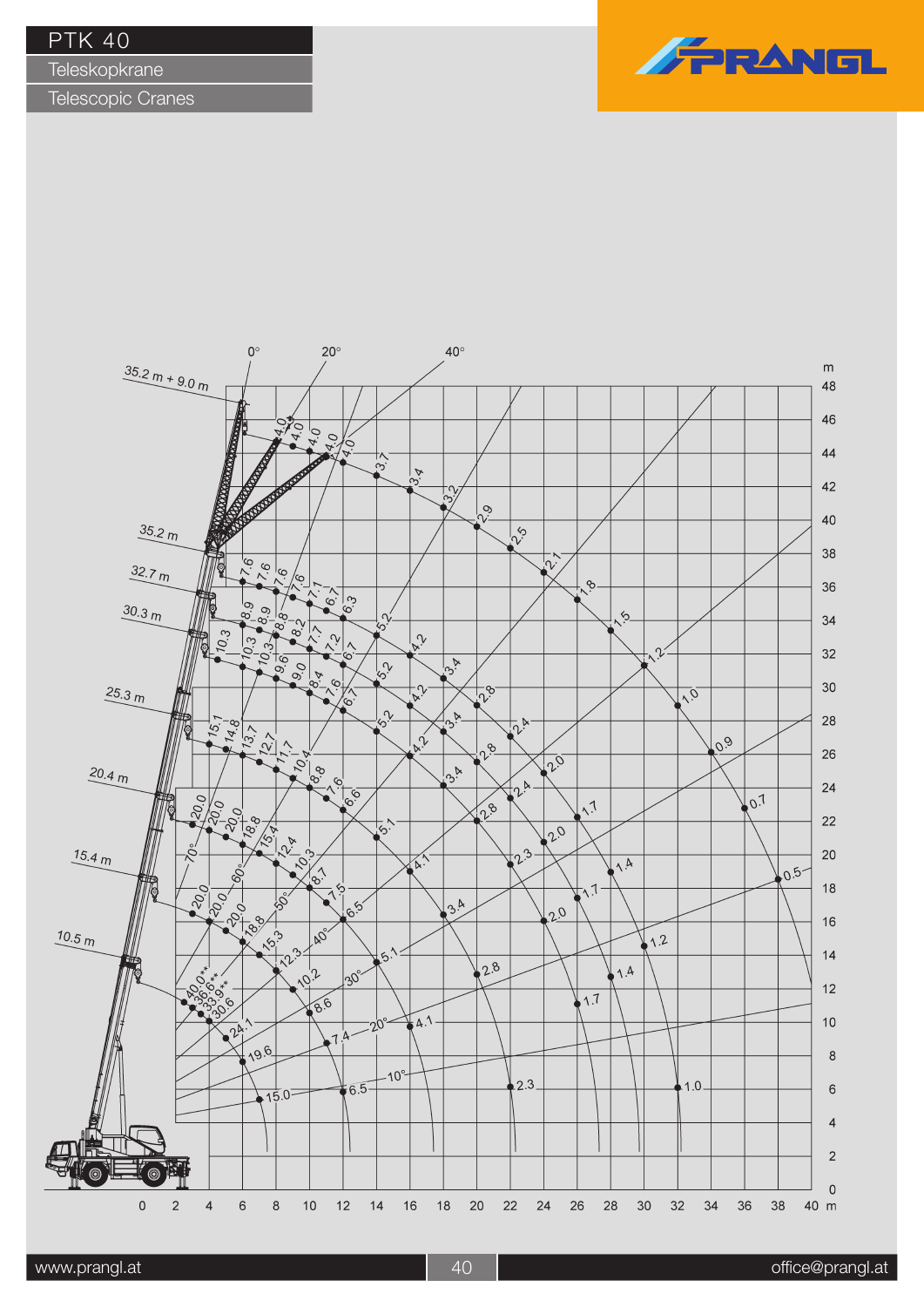

**Teleskopkrane** 

Telescopic Cranes

| 勉              |          |          | 肁l   |      | ſш      |                |                | <b>DIN</b>     |                |
|----------------|----------|----------|------|------|---------|----------------|----------------|----------------|----------------|
| 10,5-35,2m     |          |          | 6,5t |      | 6,45x6m |                |                | 75%            |                |
|                |          |          |      |      |         |                |                |                |                |
| m              | $10,5*$  | 10,5     | 15,4 | 20,4 | 25,3    | 30,3           | 32,7           | 35,2           | m              |
| 2,5            | $40,0**$ |          |      |      |         |                |                |                | 2,5            |
| 3              | $36,6**$ | $32,1**$ | 20   | 20   | 15,1    |                |                |                | 3              |
| 3,5            | $33,9**$ | 29       | 20   | 20   | 15,1    |                |                |                | 3,5            |
| $\overline{4}$ | 30,6     | 26,4     | 20   | 20   | 15,1    |                |                |                | $\overline{4}$ |
| 4,5            | 27       | 24,2     | 20   | 20   | 15,1    | 10,3           |                |                | 4,5            |
| $\overline{5}$ | 24,1     | 22,2     | 20   | 20   | 14,8    | 10,3           |                |                | $\overline{5}$ |
| $\,$ 6 $\,$    | 19,6     | 18,6     | 18,8 | 18,8 | 13,7    | 10,3           | 8,9            | 7,6            | $\mathbf 6$    |
| $\overline{7}$ | 15       | 15       | 15,3 | 15,4 | 12,7    | 10,3           | 8,9            | 7,6            | $\overline{7}$ |
| $\,8\,$        |          |          | 12,3 | 12,4 | 11,7    | 9,6            | 8,8            | 7,6            | $\,8\,$        |
| $\Theta$       |          |          | 10,2 | 10,3 | 10,4    | $\overline{9}$ | 8,2            | 7,6            | $\Theta$       |
| 10             |          |          | 8,6  | 8,7  | 8,8     | 8,4            | 7,7            | 7,1            | 10             |
| 11             |          |          | 7,4  | 7,5  | 7,6     | 7,6            | 7,2            | 6,7            | 11             |
| 12             |          |          | 6,5  | 6,5  | 6,6     | 6,7            | 6,7            | 6,3            | 12             |
| 14             |          |          |      | 5,1  | 5,1     | 5,2            | 5,2            | 5,2            | 14             |
| 16             |          |          |      | 4,1  | 4,1     | 4,2            | 4,2            | 4,2            | 16             |
| 18             |          |          |      |      | 3,4     | 3,4            | 3,4            | 3,4            | 18             |
| 20             |          |          |      |      | 2,8     | 2,8            | 2,8            | 2,8            | 20             |
| 22             |          |          |      |      | 2,3     | 2,3            | 2,4            | 2,4            | 22             |
| 24             |          |          |      |      |         | $\overline{2}$ | $\overline{2}$ | $\overline{2}$ | 24             |
| 26             |          |          |      |      |         | 1,7            | 1,7            | 1,7            | 26             |
| 28             |          |          |      |      |         |                | 1,4            | 1,4            | 28             |
| 30             |          |          |      |      |         |                |                | 1,2            | $30\,$         |
| 32             |          |          |      |      |         |                |                | 1              | 32             |

\* nach hinten / over rear

\*\* mit Zusatzeinrichtung / with special equipment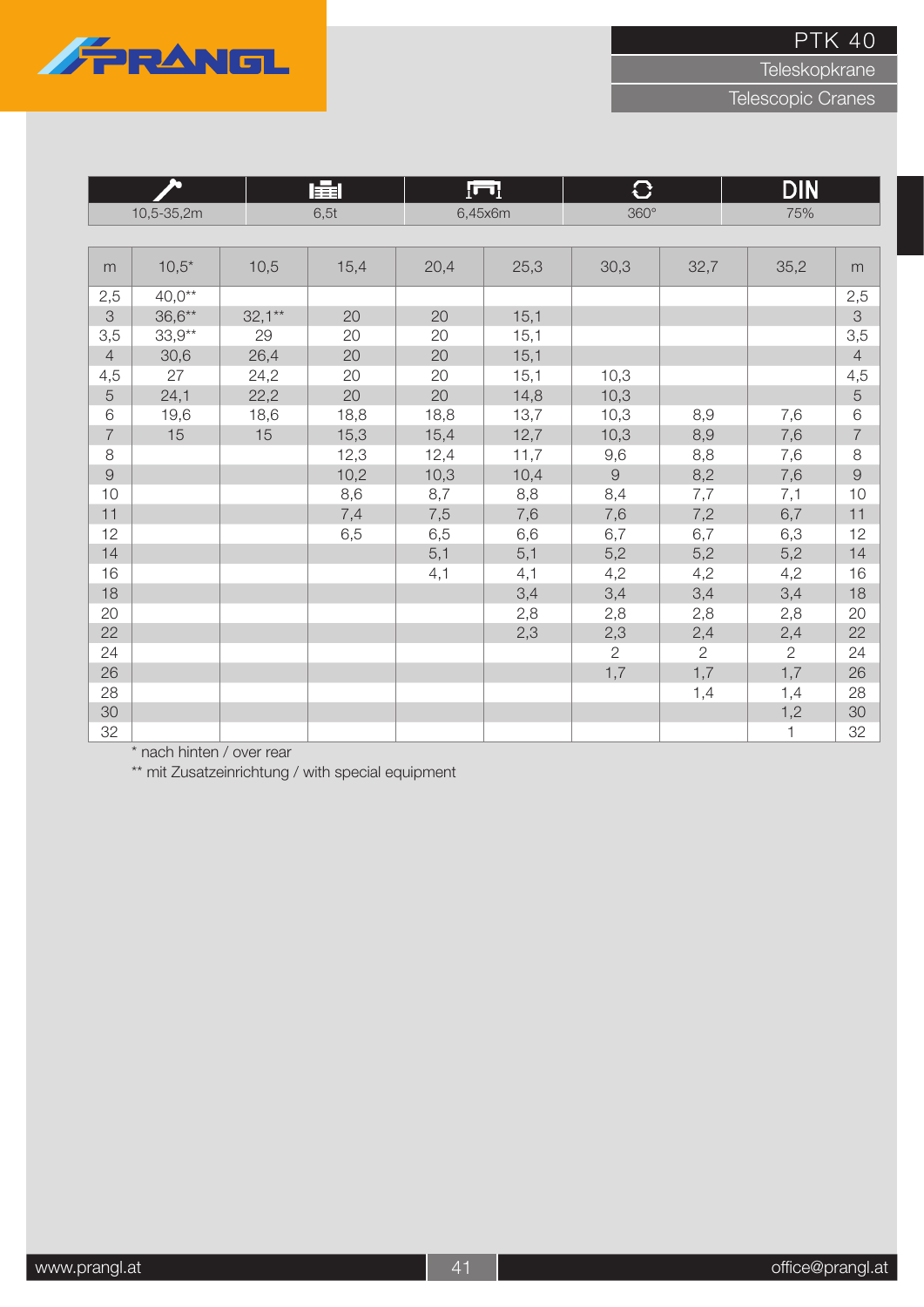Teleskopkrane



|                |      | 言言             |      | ſП             |                | O              | <u>DIN</u>      |                |
|----------------|------|----------------|------|----------------|----------------|----------------|-----------------|----------------|
| 10,5-35,2m     |      |                | 1,4t |                | $360^\circ$    |                | 75%             |                |
|                |      |                |      |                |                |                |                 |                |
| m              | 10,5 | 15,4           | 20,4 | 25,3           | 30,3           | 32,7           | 35,2            | m              |
| 3              | 31,3 | 20             | 20   | 15,1           |                |                |                 | 3              |
| 3,5            | 28   | 20             | 20   | 15,1           |                |                |                 | 3,5            |
| $\overline{4}$ | 24,9 | 20             | 20   | 15,1           |                |                |                 | $\overline{4}$ |
| 4,5            | 22,2 | 20             | 20   | 15,1           | 10,3           |                |                 | 4,5            |
| 5              | 19,6 | 19,7           | 17,8 | 14,8           | 10,3           |                |                 | $\mathbf 5$    |
| $\mathsf 6$    | 13,8 | 14,2           | 13,9 | 12,9           | 10,3           | 8,9            | 7,6             | $\,$ $\,$ $\,$ |
| $\overline{7}$ | 10,5 | 10,8           | 10,9 | 10,6           | 10             | 8,9            | 7,6             | $\overline{7}$ |
| $\,8\,$        |      | 8,6            | 8,7  | 8,8            | 8,5            | 8,2            | 7,6             | $\,8\,$        |
| $\Theta$       |      | $\overline{7}$ | 7,1  | 7,2            | 7,3            | 7,1            | 6,9             | $\Theta$       |
| 10             |      | 5,8            | 5,9  | $6\,$          | 6,1            | 6,1            | $6\phantom{.}6$ | 10             |
| 11             |      | 5              | 5    | 5,1            | 5,2            | 5,2            | 5,2             | 11             |
| 12             |      | 4,3            | 4,3  | 4,4            | 4,4            | 4,5            | 4,5             | 12             |
| 14             |      |                | 3,3  | 3,3            | 3,4            | 3,4            | 3,4             | 14             |
| 16             |      |                | 2,5  | 2,6            | 2,6            | 2,6            | 2,6             | 16             |
| 18             |      |                |      | $\overline{2}$ | $\overline{2}$ | $\overline{2}$ | $\overline{2}$  | 18             |
| 20             |      |                |      | 1,5            | 1,5            | 1,6            | 1,6             | 20             |
| 22             |      |                |      | 1,2            | 1,2            | 1,2            | 1,2             | 22             |
| 24             |      |                |      |                | 0,9            | 0,9            | 0,9             | 24             |
| 26             |      |                |      |                | 0,6            | 0,6            | 0,6             | 26             |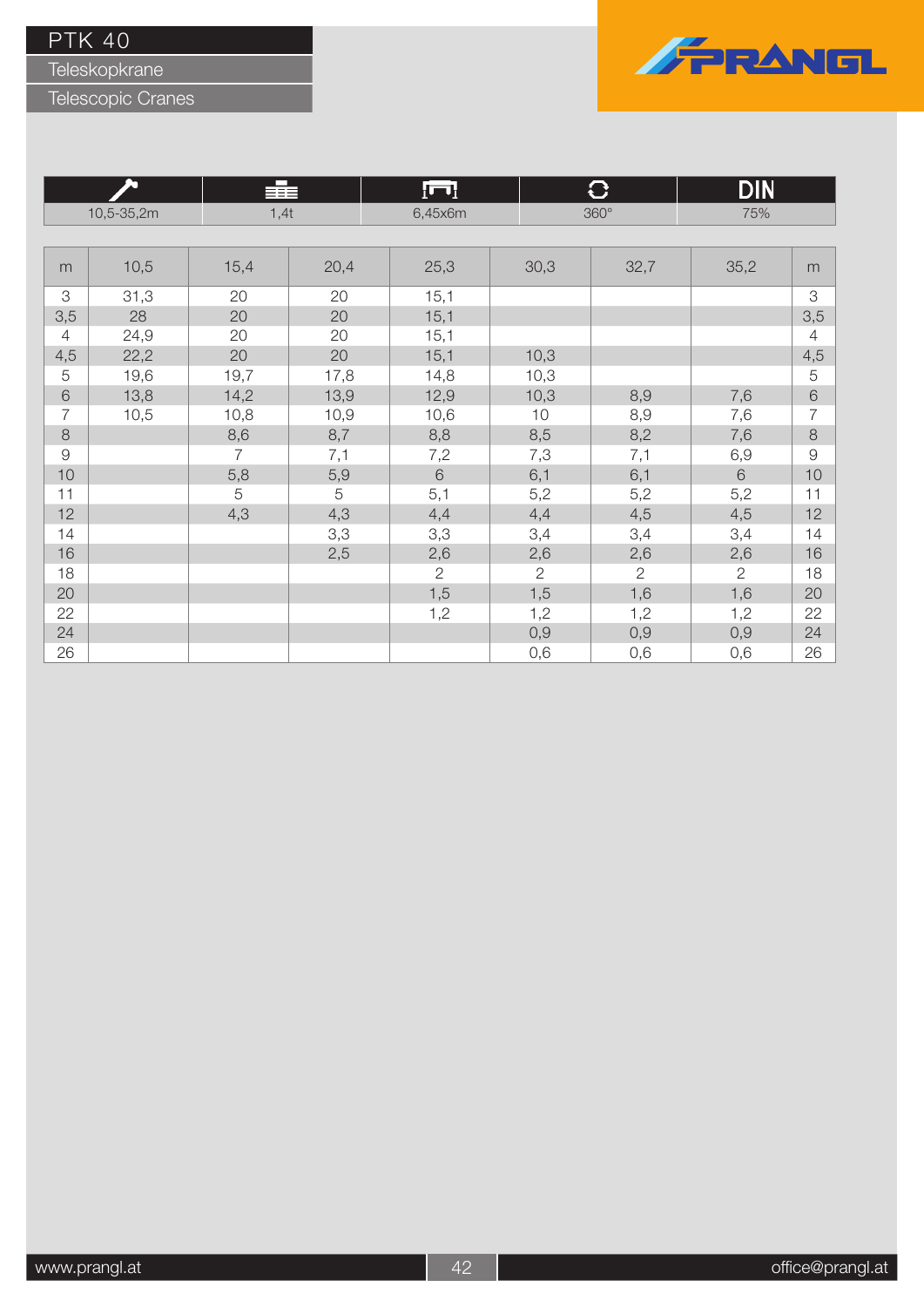

Teleskopkrane

| h              |                | TT           | 肁              | ludl           | $\overline{C}$ |                | <b>DIN</b>     |  |  |  |
|----------------|----------------|--------------|----------------|----------------|----------------|----------------|----------------|--|--|--|
| 30,3-35,2m     |                | 9m           | 6,5t           | 6,45x6m        | $360^\circ$    | 75%            |                |  |  |  |
|                |                |              |                |                |                |                |                |  |  |  |
| m              |                | 30,3         |                |                | 35,2           |                | m              |  |  |  |
|                | $0^{\circ}$    | $20^{\circ}$ | $40^{\circ}$   | $0^{\circ}$    | $20^{\circ}$   | $40^{\circ}$   |                |  |  |  |
| 6              | 5,1            |              |                |                |                |                | $\,6$          |  |  |  |
| $\overline{7}$ | 5,1            |              |                |                |                |                | $\overline{7}$ |  |  |  |
| 8              | 5,1            |              |                | $\overline{4}$ |                |                | 8              |  |  |  |
| $\overline{9}$ | 5,1            | 4,6          |                | $\overline{4}$ |                |                | $\overline{9}$ |  |  |  |
| 10             | 5,1            | 4,4          |                | $\overline{4}$ |                |                | 10             |  |  |  |
| 11             | 4,9            | 4,2          |                | $\overline{4}$ | 3,7            |                | 11             |  |  |  |
| 12             | 4,7            | 4,1          | 3,8            | $\overline{4}$ | 3,5            |                | 12             |  |  |  |
| 14             | 4,3            | 3,8          | 3,5            | 3,7            | 3,3            | 3,1            | 14             |  |  |  |
| 16             | $\overline{4}$ | 3,6          | 3,3            | 3,4            | 3,1            | 2,9            | 16             |  |  |  |
| 18             | 3,6            | 3,4          | 3,2            | 3,2            | 2,9            | 2,8            | 18             |  |  |  |
| 20             | 3              | 3,2          | 3              | 2,9            | 2,8            | 2,6            | 20             |  |  |  |
| 22             | 2,5            | 2,7          | 2,8            | 2,5            | 2,6            | 2,5            | 22             |  |  |  |
| 24             | 2,1            | 2,3          | 2,4            | 2,1            | 2,3            | 2,4            | 24             |  |  |  |
| 26             | 1,8            | 1,9          | $\overline{2}$ | 1,8            | 1,9            | $\overline{2}$ | 26             |  |  |  |
| 28             | 1,5            | 1,6          | 1,7            | 1,5            | 1,6            | 1,7            | 28             |  |  |  |
| 30             | 1,3            | 1,4          | 1,4            | 1,2            | 1,4            | 1,4            | 30             |  |  |  |
| 32             | 1,1            | 1,1          |                | $\mathbf{1}$   | 1,1            | 1,2            | 32             |  |  |  |
| 34             | 0,9            | 0,9          |                | 0,9            | 0,9            | $\mathbf{1}$   | 34             |  |  |  |
| 36             | 0,8            |              |                | 0,7            | 0,8            |                | 36             |  |  |  |
| 38             |                |              |                | 0,5            | 0,6            |                | 38             |  |  |  |